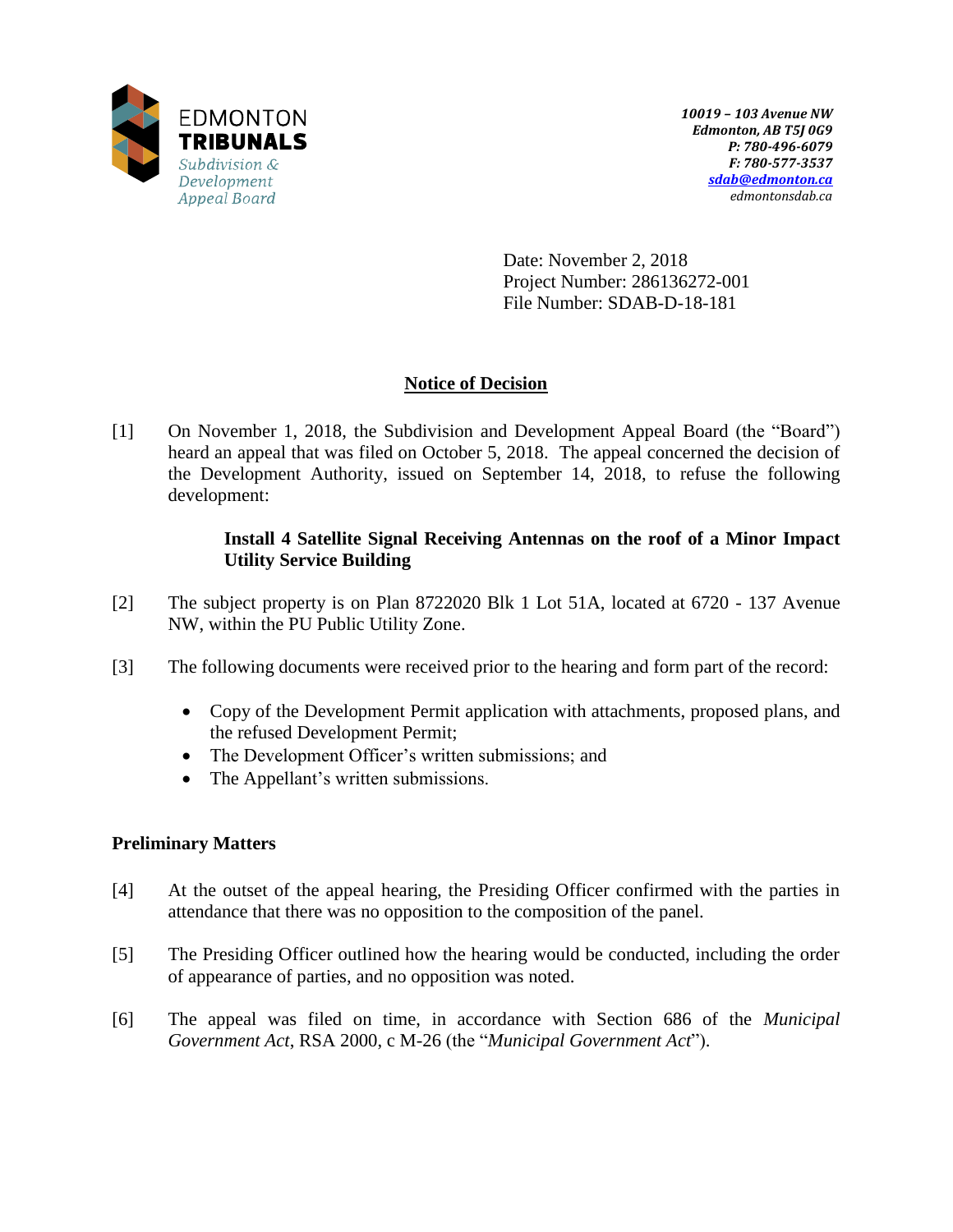#### **Summary of Hearing**

- *i) Position of Mr. Atkin, representing the Appellant, TELUS Communications, who was accompanied by Mr. McKee*
- [7] Mr. Atkin read from his PowerPoint Presentation that was submitted to the Board.
- [8] On September 14, 2018, the City of Edmonton refused TELUS' Application for Major Development Permit: Project Number 286136272-001, to install 4 Satellite Signal Receiving Dishes on the roof of the TELUS owned utility building located at 6720-137 Avenue NW.
- [9] The City refused the Application for the following reasons:
	- a. The proposed development exceeds the maximum allowable height in the PU-Public Utility Zone (S. 50.5(5)).
	- b. The height of the proposed development's antenna exceeds the highest point of the subject building  $(S. 50.5(6))$ .
	- c. The Satellite Signal Receiving Antenna is visible from the Front Yard of the subject Site (S. 50.5(6)).
- [10] The City's refusal of the Application was based on *Edmonton Zoning Bylaw 12800*, TELUS agrees that under the Bylaw the dishes it wishes to install would be refused for the reasons the City has listed. However, it is TELUS' position that the Application detailing the dishes would be approved based on Telecommunications Brochure June 2009 and the Policy for Siting Telecommunications Facilities: Policy Number C471C.
- [11] The City has defined Telecommunications Facilities to "include wireless point to point commercial facilities, including towers and antenna structures that serve cellular and personal computer communications, as well as radio and television broadcasters." The dishes TELUS wishes to install are deemed Telecommunications Facilities and are subject to the Telecom Guidelines.
- [12] Upon reviewing the Telecom Policy, TELUS believes that it has satisfied the requirements under the Telecom Policy. Specifically section 4.02 of the Telecom Policy outlining 4.02 preferred locations:
	- 1. Locations for a Telecommunication Facility should be chosen strategically to fulfill the purpose of this policy (Section 1, Purpose).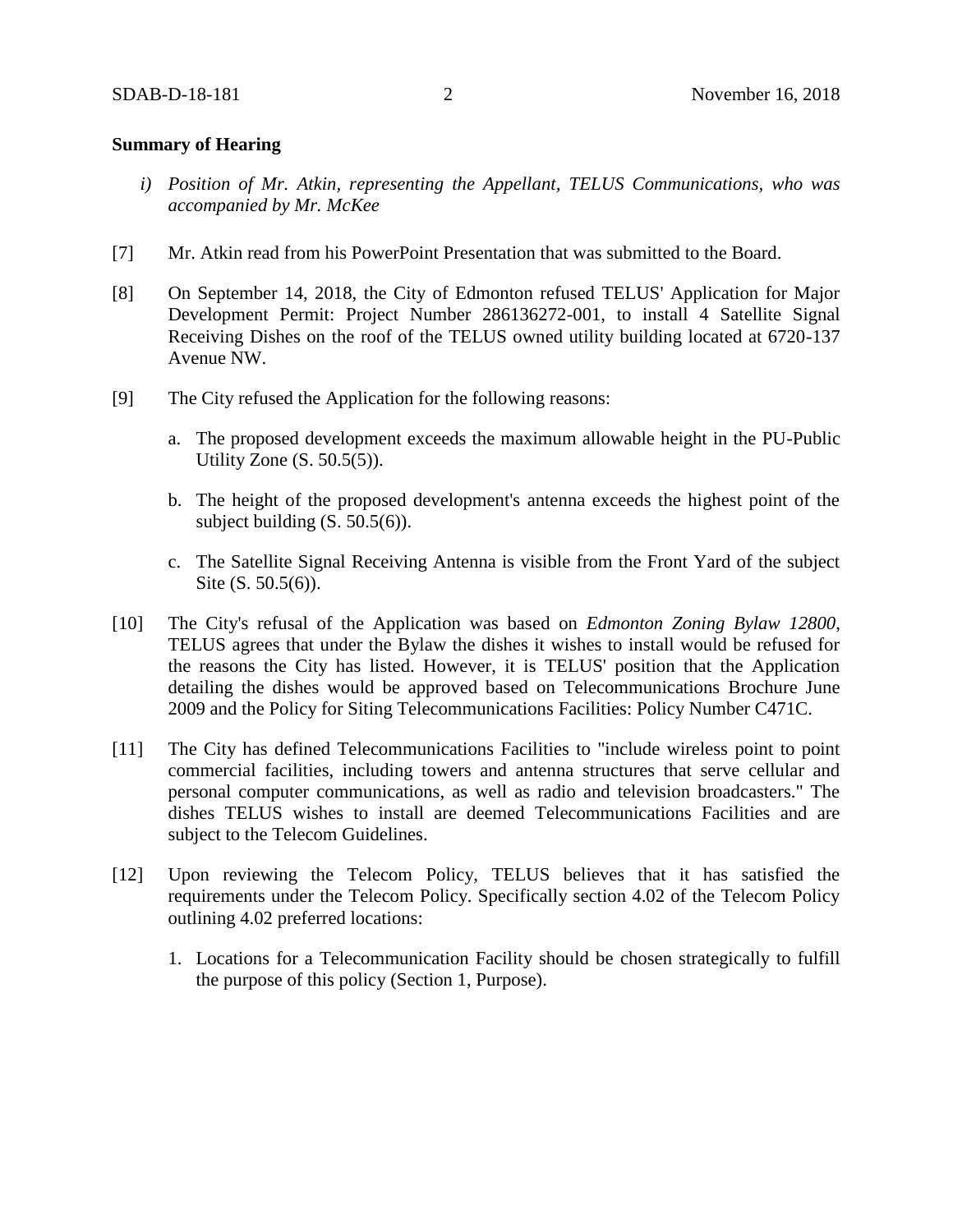- 2. Where wireless service demand necessitates the erection of a new Telecommunication Facility, the following locations shall be preferred and should be reviewed for feasibility by an appropriate technical expert prior to consideration of any discouraged locations as described under subsection 4.03 (not in order of preference):
	- a. Antennas Co-located on existing Telecommunications Facilities, including, but not limited to, buildings, structures, overhead power transmission towers, broadcast towers, utility poles and light standards.
	- b. Site Co-location when co-location on existing structures is not feasible.
- [13] The Utility Building has been strategically chosen to facilitate the provisions of the Telecom Policy, and maximize efficiency in utilizing an existing TELUS building for the siting of the Antennas. The installation of the dishes will be advantageous for the community in ensuring that customers are able to stream CRTC mandated content. The Utility Building is the optimal location as the site already features an antenna tower, where consultation was conducted in accordance with CPC-2-0-03 - Radio communication and Broadcasting Antenna Systems.
- [14] Not only is the location a "Preferred Location" as detailed under section 4.02 of the Telecom Policy, it meets the exclusions for public consultation as detailed in section 11.01(b) and 11.01(d) of the Telecom Policy.
- [15] TELUS wishes to express the vital and essential role that the dishes will play in maintaining the TELUS network, reminding the City that all "towers and antennas in its network be sited, designed and oriented in such a manner that allows the wireless network to function properly. Any change in the characteristics of an individual radio station, especially the location and height of the antennas, critically and negatively impairs TELUS' wireless network thereby compromising its performance and reliability" (*TELUS Communications Company v Toronto (City),* 2007 CanLII 6243 (ON SC)).
- [16] TELUS is hopeful that upon completing this Appeal process, along with the requirements under 9.02 of the Telecom Policy, that TELUS will have satisfied the requirements of the City resulting in the approval of the dish installations.
- [17] TELUS is appreciative of the City's comprehensive understanding of the long history of federal jurisdiction over telecommunications and the strong working relationship that TELUS and the City have built.
- [18] A roof-mounted Satellite Signal Receiving Antenna shall be allowed where the applicant can demonstrate that a ground-mounted unit would prohibit adequate reception of broadcasts. The impediments to the reception of broadcasts by a typical free-standing, ground-mounted unit shall be clearly identified on a diagram or Site plan, provided in accordance with subsection 13.2 of this Bylaw.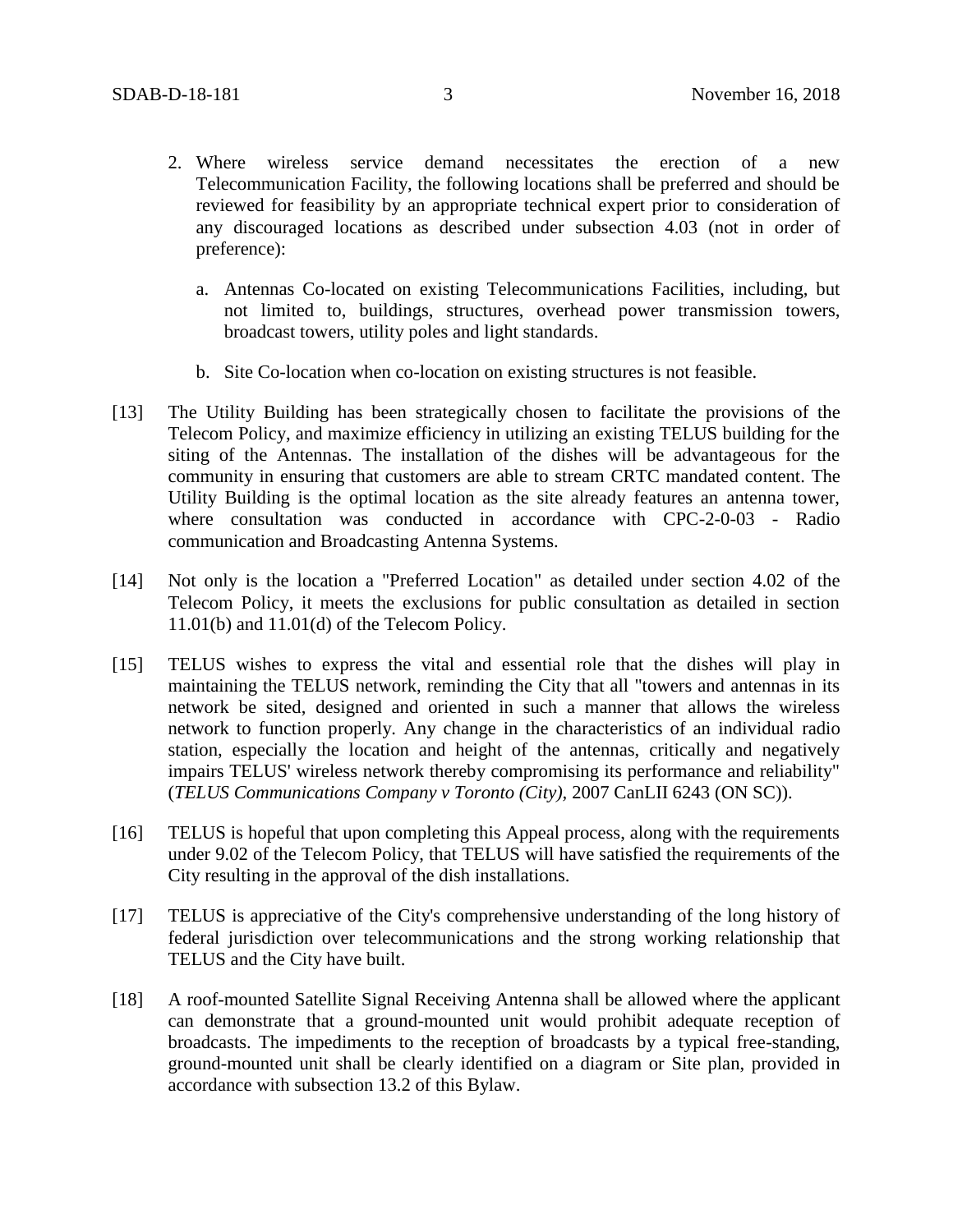- [19] There is no other suitable location at the Londonderry site where the new dishes can be installed. The west side of the building contains parking and access to the rear of the building, as well as an area for vehicle loading. Satellite signals would be blocked if the new dishes were sited here.
- [20] The north side of the building provides staff parking for the 30+ people who work out of this location. There is also a large cell tower in this location which. Given the large obstruction posed by the tower and passing vehicular traffic, satellite signals would be blocked and would create service outages.
- [21] The closest residential property is approximately 80 metres from the proposed Londonderry development.
- [22] A tree buffer has been planted along 137th Ave to create a visual barrier between the residential properties and the road and commercial development.
- [23] TELUS Headend Operations Team in Edmonton requires direct access to the new dish farm to collect satellite signals by new dishes.
- [24] Additional TELUS sites in Edmonton were considered including Lendrum and Edmonton Main – neither of these sites is structurally sound to either add to or build new dishes.
- [25] If the dishes are not built, TELUS will not be able to deploy CRTC mandated content.
- [26] Live content channel map will be limited only to those channels available on fiber.
- [27] The satellite dish build will create jobs in Edmonton.
- [28] Mr. Atkin and Mr. McKee provided the following information in response to questions by the Board:
	- a. The City has a Policy for receiving antennas and satellites that are suitable for residential area. They were directed to apply for the proposed development under the satellite category.
	- b. With regard to their mandate, they stated that changes have been made to accommodate the demands of their customers.
	- c. The tall cellular tower will remain in the exiting location and the proposed satellite dishes will be situated in front of the tower.
	- d. The satellite dishes will be 4.5 metres wide in diameter, under the maximum allowed.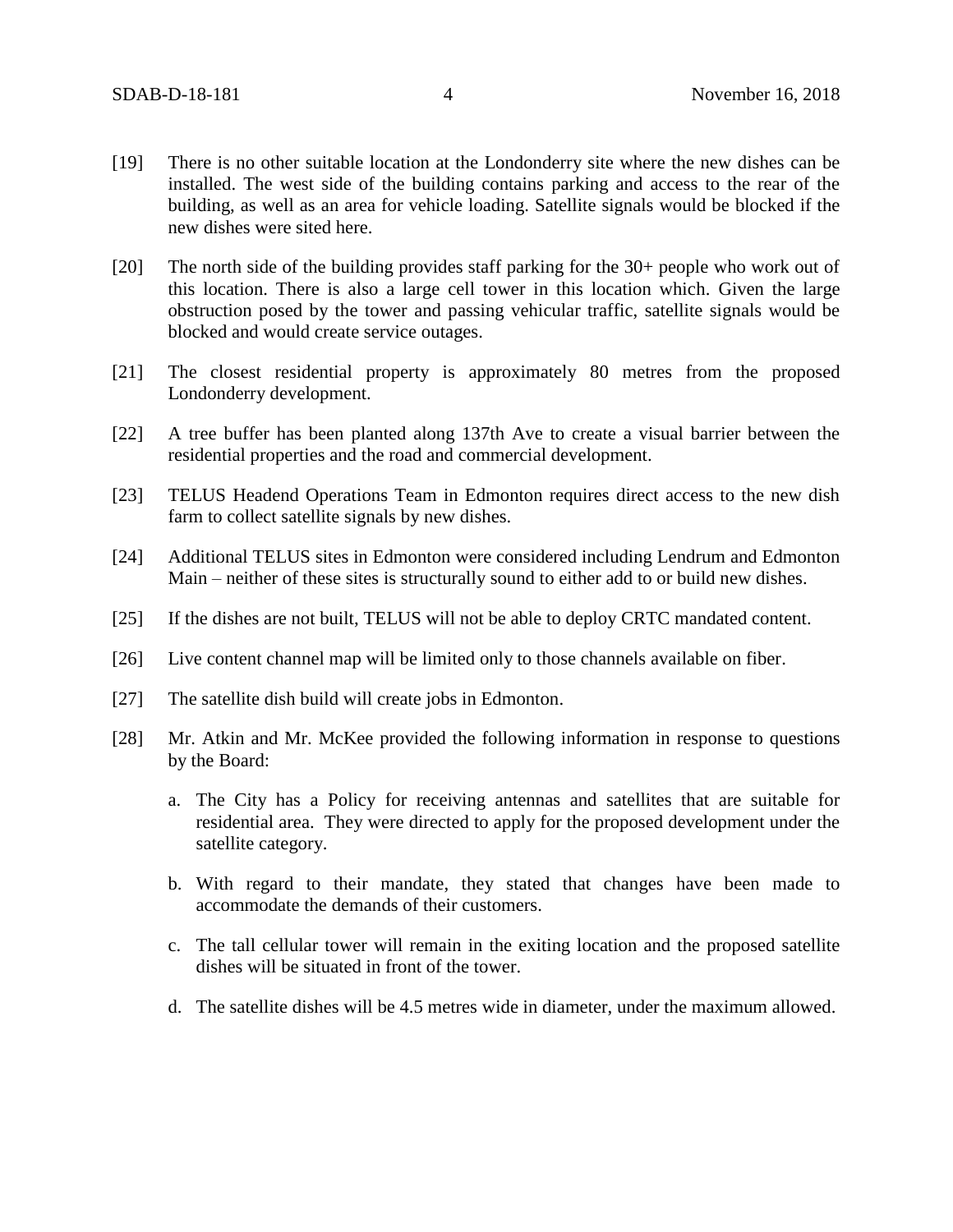- e. No noise will be generated from the satellite dishes.
- f. The satellite dishes need a clear line of sight so the reception is not interrupted by vehicles or buildings. Mounting the satellite dishes on the rooftop will address this issue.
- g. They could not confirm if there were the same issues with the proposed dishes at the Lendrum location.
- h. Not having the satellite dishes will impact a large number of people.
- i. In their opinion, installing exterior lighting will attract more attention to the satellite dishes. They are agreeable to the remaining conditions suggested by the Development Officer if they apply to the proposed development.
- j. Using smaller dishes would not be suitable for communication purposes.
- *ii) Position of the Development Officer, Mr. Welch*
- [29] The Development Authority did not appear at the hearing and the Board relied on Mr. Welch's written submission.

#### **Decision**

- [30] The appeal is ALLOWED and the decision of the Development Authority is REVOKED. The development is GRANTED as applied for to the Development Authority, subject to the following advisements:
	- 1. An approved Development Permit means that the proposed development has been reviewed only against the provisions of the *Edmonton Zoning Bylaw*. It does not remove obligations to conform with other legislation, bylaws or land title instruments such as the *Municipal Government Act*, the ERCB Directive 079, the *Edmonton Safety Codes Permit Bylaw* or any caveats, covenants or easements that might be attached to the Site.
	- 2. The Development Permit shall not be valid unless and until the conditions of approval, save those of a continuing nature, have been fulfilled; and no notice of appeal from such approval has been served on the Subdivision and Development Appeal Board within the time period specified in subsection 21.1 (Ref. Section 17.1).
	- 3. Signs require separate Development Applications.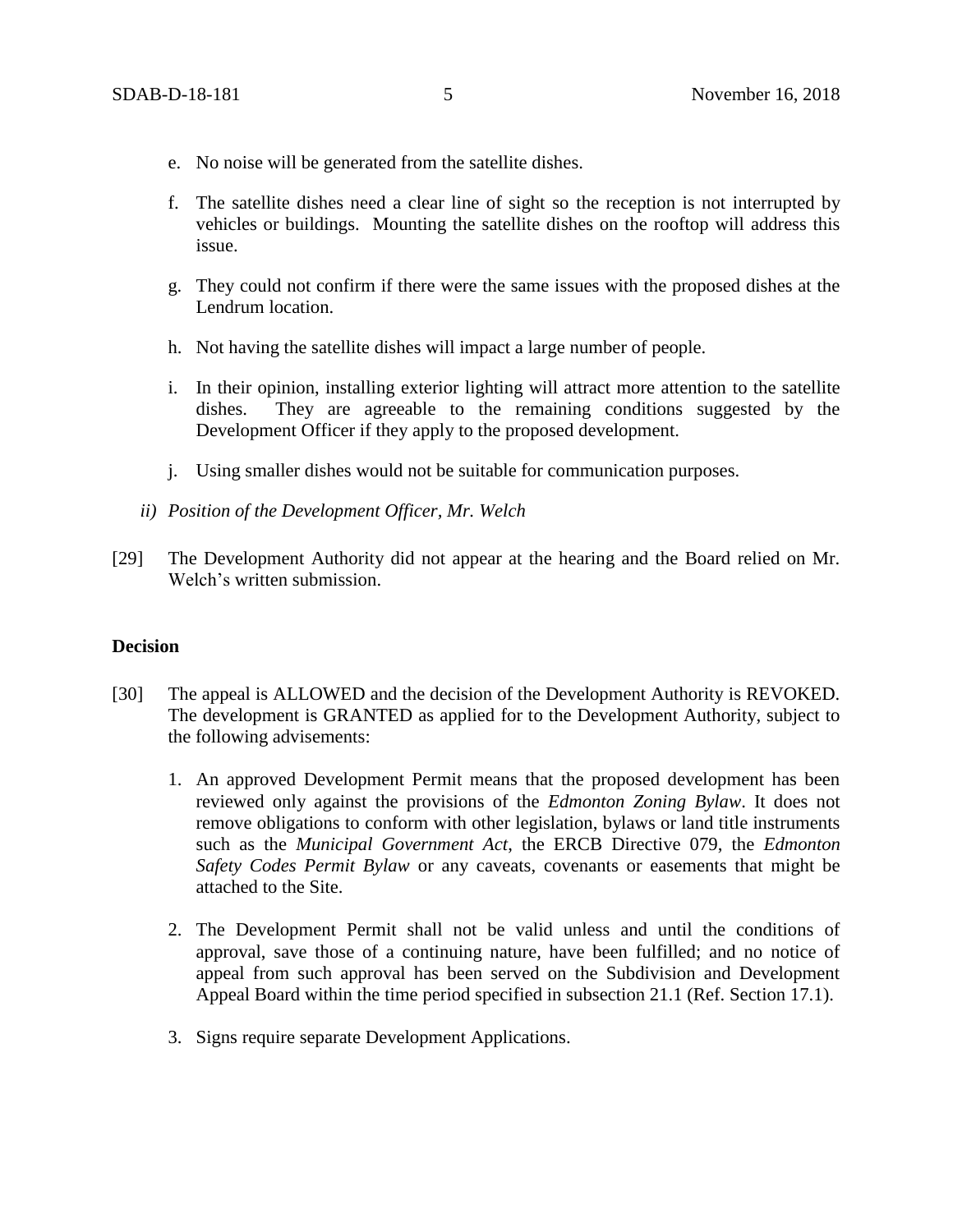- 4. The City of Edmonton does not conduct independent environmental checks of land within the City. If you are concerned about the suitability of this property for any purpose, you should conduct your own tests and reviews. The City of Edmonton, in issuing this Development Permit, makes no representations and offers no warranties as to the suitability of the property for any purpose or as to the presence or absence of any environmental contaminants on the property.
- [31] In granting the development, the following variances to the *Edmonton Zoning Bylaw* are allowed:
	- 1. The maximum allowable Height as per Section 50.5(5) and Section 50.5(6) is varied to allow Height of 13.68 metres pursuant to the stamped and approved drawings.
	- 2. The requirement that the proposed development not be visible from the Front Yard of the Site pursuant to Section  $50.5(6)(c)$  be waived.

#### **Reasons for Decision**

- [32] This application proposes to install 4 Satellite Signal Receiving Antennas on the roof of a Minor Impact Utility Service Building, which is Accessory to Permitted Use in the PU Public Utility Zone.
- [33] The Board grants all the variances for the following reasons:
	- a. The satellite dishes will be located on the rear portion of the rooftop of the building and will not be as visible from the street.
	- b. The satellite dishes will not exceed 5 metres in dimension which will mitigate any visual impact.
	- c. The closest residential neighbourhood is south of 137 avenue which is a major arterial roadway. There are mature trees between the arterial roadway and service road which screens the residential neighbourhood.
	- d. The Londonderry Shopping Center is north of the subject Site.
	- e. The existing cellular tower will not be removed and is taller than the proposed satellite dishes.
	- f. No letters were received in opposition to the proposed development and no one appeared in opposition at the hearing.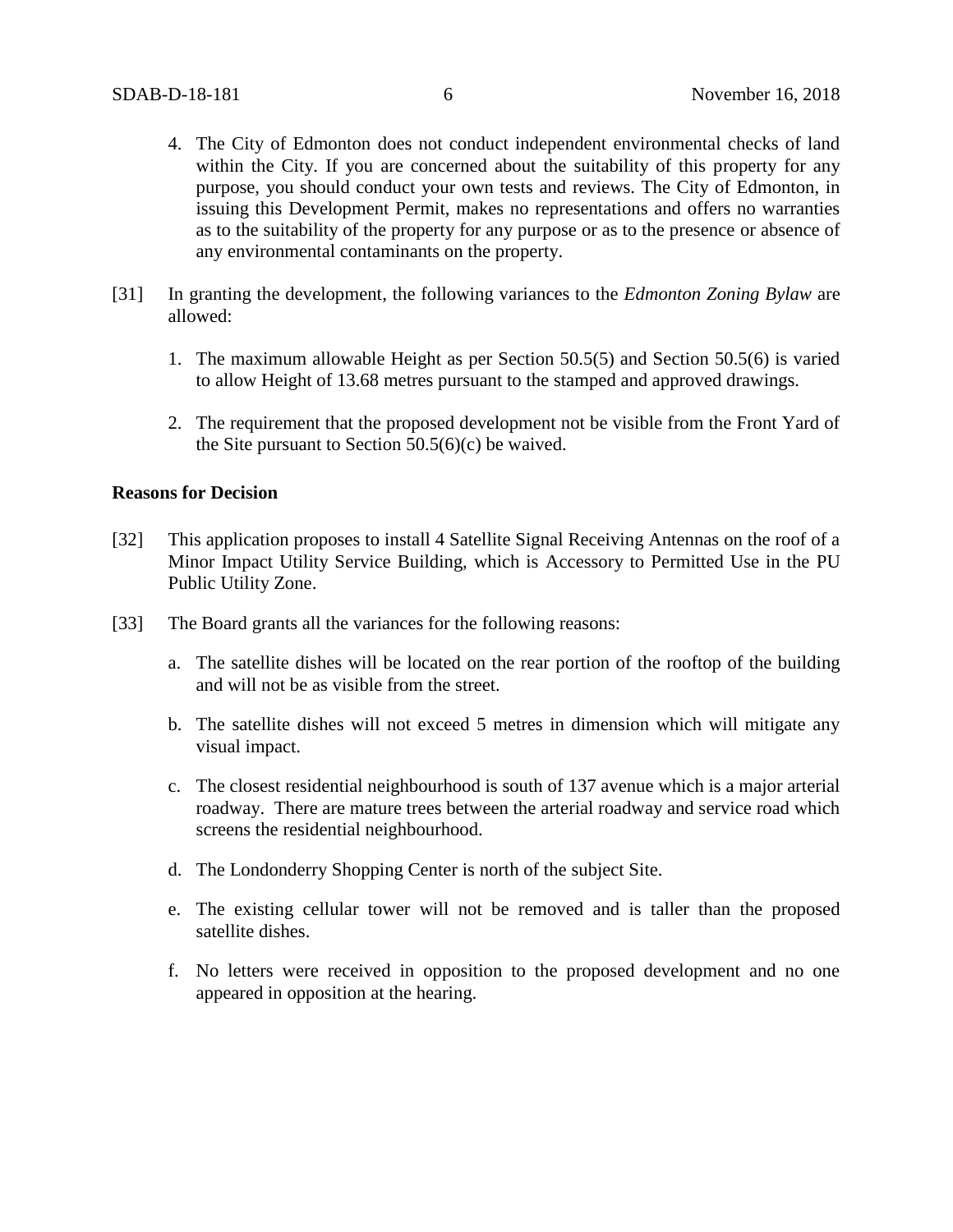[34] Based on all of the above, it is the opinion of the Board, that the proposed development with the variances granted will not unduly interfere with the amenities of the neighbourhood nor materially interfere with or affect the use, enjoyment or value of neighbouring parcels of land.

RSL

Mr. B. Gibson, Presiding Officer Subdivision and Development Appeal Board

Board Members in Attendance: Ms. G. Harris; Mr. L. Pratt; Mr. A. Nagy; Mr. R. Hachigian

CC: City of Edmonton, Development & Zoning Services, Attn: Mr. Welch / Mr. Luke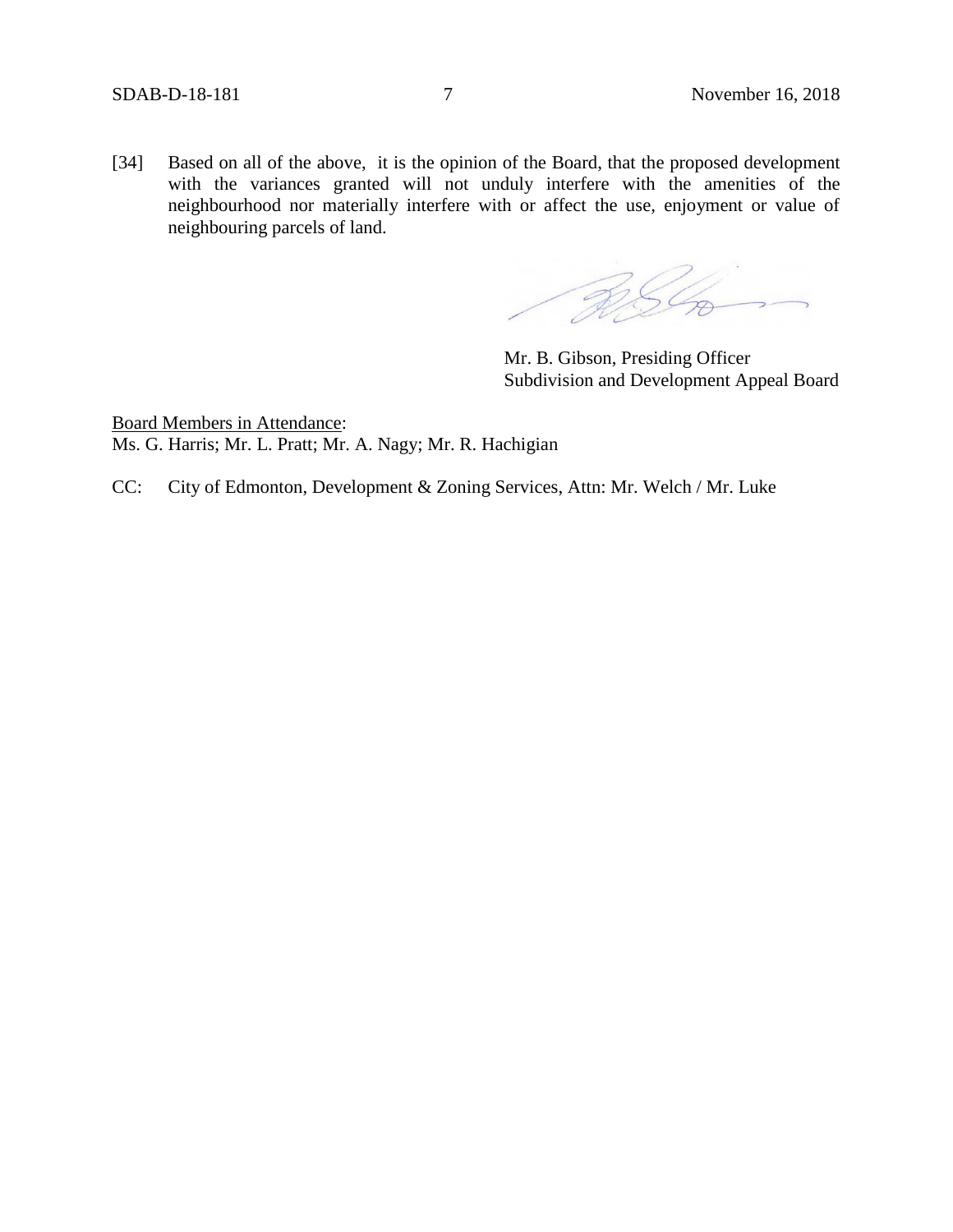### **Important Information for the Applicant/Appellant**

- 1. This is not a Building Permit. A Building Permit must be obtained separately from Development & Zoning Services, located on the 2nd Floor, Edmonton Tower, 10111 – 104 Avenue NW, Edmonton, AB T5J 0J4.
- 2. Obtaining a Development Permit does not relieve you from complying with:
	- a) the requirements of the *Edmonton Zoning Bylaw*, insofar as those requirements have not been relaxed or varied by a decision of the Subdivision and Development Appeal Board,
	- b) the requirements of the *Alberta Safety Codes Act*,
	- c) the *Alberta Regulation 204/207 – Safety Codes Act – Permit Regulation*,
	- d) the requirements of any other appropriate federal, provincial or municipal legislation,
	- e) the conditions of any caveat, covenant, easement or other instrument affecting a building or land.
- 3. When an application for a Development Permit has been approved by the Subdivision and Development Appeal Board, it shall not be valid unless and until any conditions of approval, save those of a continuing nature, have been fulfilled.
- 4. A Development Permit will expire in accordance to the provisions of Section 22 of the *Edmonton Zoning Bylaw, Bylaw 12800*, as amended.
- 5. This decision may be appealed to the Alberta Court of Appeal on a question of law or jurisdiction under Section 688 of the *Municipal Government Act*, RSA 2000, c M-26. If the Subdivision and Development Appeal Board is served with notice of an application for leave to appeal its decision, such notice shall operate to suspend the Development Permit.
- 6. When a decision on a Development Permit application has been rendered by the Subdivision and Development Appeal Board, the enforcement of that decision is carried out by Development & Zoning Services, located on the 2nd Floor, Edmonton Tower, 10111 – 104 Avenue NW, Edmonton, AB T5J 0J4.

*NOTE: The City of Edmonton does not conduct independent environmental checks of land within the City. If you are concerned about the stability of this property for any purpose, you should conduct your own tests and reviews. The City of Edmonton, when issuing a development permit, makes no representations and offers no warranties as to the suitability of the property for any purpose or as to the presence or absence of any environmental contaminants on the property.*